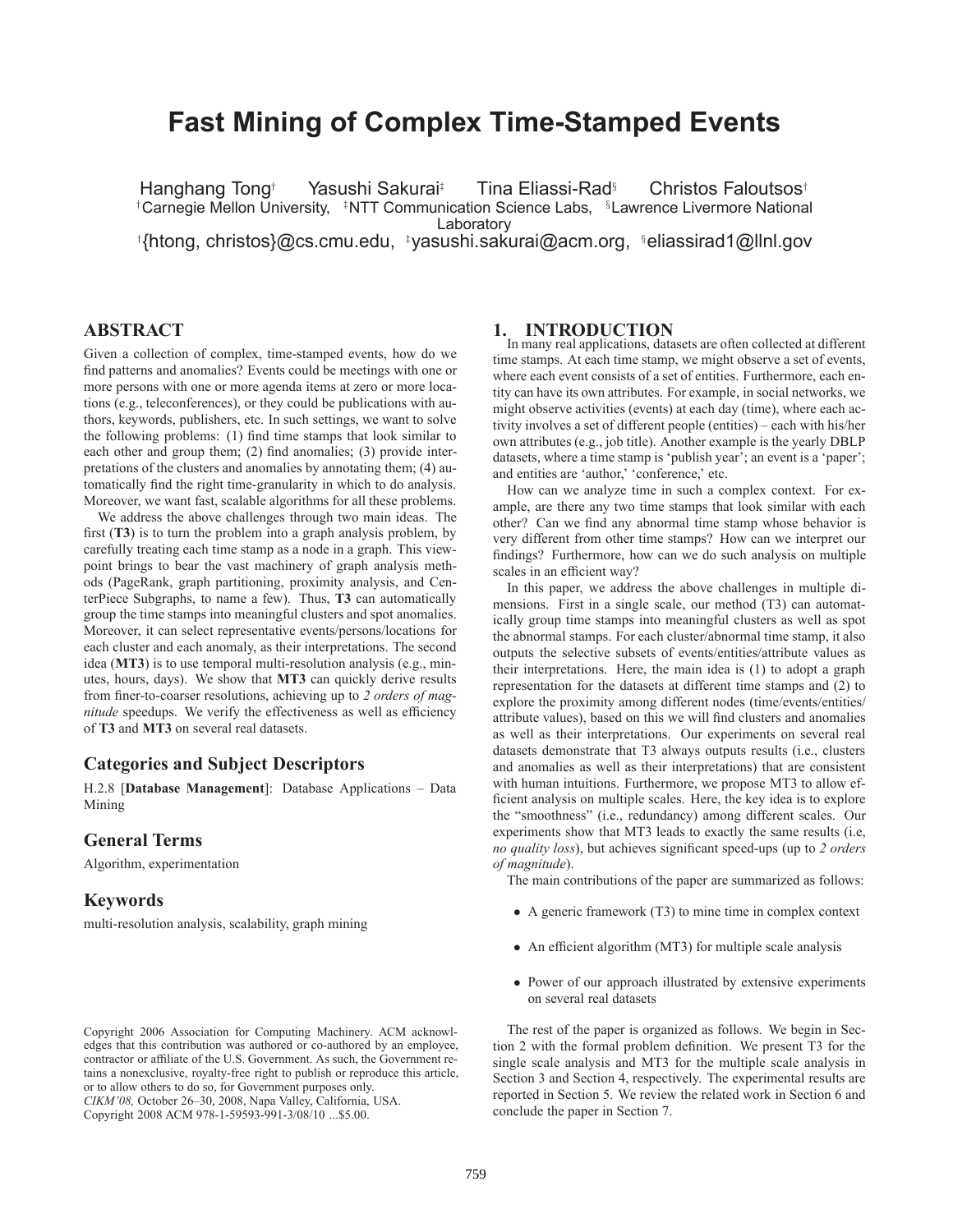<span id="page-1-0"></span>

| TADIC 1. DYNIUOD                  |                                                                                                                                 |  |  |  |  |
|-----------------------------------|---------------------------------------------------------------------------------------------------------------------------------|--|--|--|--|
| Symbol                            | Definition and Description                                                                                                      |  |  |  |  |
| $\mathcal{O}^1$                   | the 'time' object: $\mathcal{O}^1 = \{t_1, , t_{n_1}\}\$                                                                        |  |  |  |  |
| $\mathcal{O}^2$                   | the 'event' object: $\mathcal{O}^2 = \{e_1, , e_{n_2}\}\$                                                                       |  |  |  |  |
| $\mathcal{O}^x$                   | the $(x - 2)^{th}$ 'entity' object: $\mathcal{O}^x = \{b_1^{(x-2)},, b_{n_x}^{(x-2)}\}$ , $(x = 3,, 2 + p)$                     |  |  |  |  |
| $\mathcal{O}^y$                   | the $(y-2-p)^{th}$ 'attribute' object: $\mathcal{O}^y = \{a_1^{(y-2-p)},,a_{n_y}^{(y-2-p)}\}$ , $(y=3+p,,2+p+q)$                |  |  |  |  |
| $\overline{\mathbf{W}^{x,y}}$     | the adjacency matrix $(n_x \times n_y)$ from the $x^{\text{th}}$ object to the $y^{\text{th}}$ object $(x, y = 1, , 2 + p + q)$ |  |  |  |  |
| $\mathbf{D}^{x,y}$                | the degree matrix: $\mathbf{D}^{x,y}(i,i) = \sum_i \mathbf{W}^{x,y}(i,j)$ and $\mathbf{D}^{x,y}(i,j) = 0 (i \neq j)$            |  |  |  |  |
| $\mathbf{W} = [\mathbf{W}^{x,y}]$ | the overall adjacency matrix $(n \times n)$                                                                                     |  |  |  |  |
| $\bf{0}$                          | a matrix with all elements equal to 0                                                                                           |  |  |  |  |
| <b>I</b>                          | an identity matrix                                                                                                              |  |  |  |  |
| $\boldsymbol{p}$                  | the number of different types of entities                                                                                       |  |  |  |  |
| q                                 | the number of different types of attributes                                                                                     |  |  |  |  |
| $n_x$                             | the number of instances for the $x^{\text{th}}$ type of object $(x = 1, , 2 + p + q)$                                           |  |  |  |  |
| $\boldsymbol{n}$                  | the number of total instances $(n = \sum_{x=1}^{2+p+q} n_x)$                                                                    |  |  |  |  |
| $s_x$                             | the number of objects connected to the $x^{\text{th}}$ type of object                                                           |  |  |  |  |
| $\mathcal{Z}$                     | the number of clusters for time stamps                                                                                          |  |  |  |  |
| $r_{i,j}$                         | the proximity score from node $j$ to node $i$                                                                                   |  |  |  |  |
| $\mathcal{C}$                     | $(1 - c)$ is the restart probability for random walk with restart $(c = 0.95$ in this paper.)                                   |  |  |  |  |
| $\mathbf{ttP}=[r_{i,j}]$          | the time-to-time proximity matrix $(n_1 \times n_1, \text{ and } i, j = 1, , n_1)$                                              |  |  |  |  |
| $\mathbf{toP}=[r_{i,j}]$          | the time-to-others proximity matrix $((n - n_1) \times n_1)$ , and $i = 1, , n - n_1, j = 1, , n_1)$                            |  |  |  |  |
| $\mathbf{f}$                      | the aggregation function ( $n_1 \times 1$ vector)                                                                               |  |  |  |  |
| g                                 | the cluster membership function ( $n_1 \times 1$ vector)                                                                        |  |  |  |  |
|                                   |                                                                                                                                 |  |  |  |  |

**Table 1: Symbols**

# **2. PROBLEM DEFINITION**

In this section, we first introduce our notations and data representation, and then give the formal problem definitions.

Table [1](#page-1-0) lists the main symbols we use throughout this paper. Following standard notation, we use calligraphic letter for sets (e.g.,  $\mathcal{O}^1$  is the set of all time stamps), capital bolded letters for matrices (e.g., **W**), and lower case bolded letters for vectors (e.g., **g**). We denote the transpose with a prime (i.e.,  $W'$  is the transpose of  $W$ ), and we use superscripts to denote the indices for object types (e.g.,  $\mathcal{O}^s$  is the s<sup>th</sup> type of object) and the indices for block matrices (e.g.,  $W^{x,y}$  is a block matrix of the matrix W). For matrix/vector, we use the subscript to represent the size of the matrix/vector (e.g.  $\mathbf{0}_{k \times l}$  means a matrix of size  $k \times l$ , whose elements are all zero). If the size of a matrix/vector is clear from the context, we omit such subscripts. Also, we represent the elements in a matrix using a convention similar to Matlab, e.g.,  $\mathbf{W}(i, j)$  is the element at the  $i^{\text{th}}$  row and  $j^{\text{th}}$  column of the matrix **W**, and **W**(i, :) is the  $i^{\text{th}}$  row of **W** etc row of **W**, etc.

In our setting, the datasets are collected at different time stamps. At each time stamp, we observe a set of events, where each event consists of a set of entities. Furthermore, each entity may or may not have its own attributes. For example, in the running example in Table [2\(](#page-2-0)a), we observe 9 events  $(e_1, ..., e_9)$ , each of which is a social event (e.g.,  $e_1$  is a 'technical meeting',  $e_2$  is a 'football game', etc). The events are spreaded among 6 time stamps  $(t_1, ..., t_6)$ , each of which is a day (e.g.,  $t_1$  is 'Monday',  $t_2$  is 'Tuesday', etc). Furthermore, each event involves 2 entities  $(b_1, ..., b_8)$ , each of which is a person (e.g.,  $b_1$  is 'John',  $b_2$  is 'Smith', etc).

To simplify the description, we refer to 'time', 'event', each type of 'entity', and each 'attribute' as one type of object, respectively. If we have p types of entities (in the running example,  $p = 1$ ), and q types of attributes (in the running example,  $q = 0$ ), we define the following object set  $\mathcal{O}^{x}(x = 1, ..., 2+p+q)$ , where the first type of object is always 'time'; the second type of object is always 'event'; each of the next  $p$  objects is one type of 'entity'; and each of the next  $q$  objects is one type of 'attribute'. For the running example in Table [2\(](#page-2-0)a), we have 3 types of objects in the object set  $\mathcal{O}^{x}(x =$ 1, 2, 3). They are 'time', 'event', and 'entity', respectively. (There is no 'attribute' in this example.) Each object type has a set of instances. For example, the instances for the 'time' object  $(\mathcal{O}^1)$  are different time stamps (e.g.,  $t_1, t_2, ...$ ).

In this paper, we use a graph representation for the whole dataset covering all time stamps. To be specific, we treat each instance for each type of object as a node in the graph. For example, Table [2\(](#page-2-0)b) gives the graph representation for the original time-stamped datasets (depicted in Table  $2(a)$  $2(a)$ ) – where each time stamp, each event instance, and each entity instance is represented as a single node in the graph. Furthermore, the relationship between different types of objects are modeled by the adjacency matrices ( $\mathbf{W}^{x,y}(x, y)$  = 1, ...,  $2 + p + q$ ). For example, we can use  $W^{1,2}$  to model the relationship between the 'time' object and 'event' object, where  $\mathbf{W}^{1,2}(i,j) = 1$  iff the j<sup>th</sup> event happens at the i<sup>th</sup> time stamp;<br> $\mathbf{W}^{1,2}(i, i) = 0$  otherwise. Similarly we can use  $\mathbf{W}^{2,2+x}(x-1)$  $\mathbf{W}^{1,2}(i,j) = 0$  otherwise. Similarly, we can use  $\mathbf{W}^{2,2+x}(x = 1, n)$  to model the relationship between the 'event' object and the 1, .., p) to model the relationship between the 'event' object and the  $x^{\text{th}}$  'entity' object, where  $\mathbf{W}^{2,2+x}(i,j) = 1$  iff the  $i^{\text{th}}$  event in $x^{\text{th}}$  'entity' object, where  $\mathbf{W}^{2,2+x}(i,j)=1$  iff the i<br>volves the *i*<sup>th</sup> instance of the *x*<sup>th</sup> type of entity:  $\mathbf{W}^{2,2+}$ volves the *j*<sup>th</sup> instance of the *x*<sup>th</sup> type of entity;  $\mathbf{W}^{2,2+x}(i,j)=0$ <br>otherwise. We can use  $\mathbf{W}^{2+x,2+p+y}(x-1-n, y-1-a)$  to otherwise. We can use  $\mathbf{W}^{2+x,2+p+y}(x=1,...,p, y=1,...,q)$  to model the relationship between the  $x^{\text{th}}$  type of 'entity' object the model the relationship between the  $x^{\text{th}}$  type of 'entity' object the  $y^{\text{th}}$  type of 'attribute' object, where  $\mathbf{W}^{2+\bar{x},2+p+y}(i,j)=1$  iff the  $i^{\text{th}}$  instance of the  $x^{\text{th}}$  type of 'entity' has the  $j^{\text{th}}$  attribute value of the y<sup>th</sup> type of 'attribute';  $\mathbf{W}^{2+x,2+p+y}(i,j)=0$  otherwise. For the running example, two such adjacency matrices  $(\mathbf{W}^{1,2})$  and  $W^{2,3}$ ) are enough to model all the relationships (see Table [2\(](#page-2-0)c)).

If we always reserve the first  $n_1$  rows/columns for the time nodes; the next  $n_2$  rows/columns for the event nodes; followed by rows/ columns for entity nodes and attribute nodes respectively; we can define  $\mathbf{W} = \mathbf{W}^{x,y}$  (x, y = 1, ..., 2+p+q) as the overall adjacency matrix for the whole graph. Note that if there is no relationship between the  $x^{\text{th}}$  and the  $y^{\text{th}}$  objects, the corresponding block matrix  $W^{x,y} = 0$ . Also, by this notation, we allow additional relationship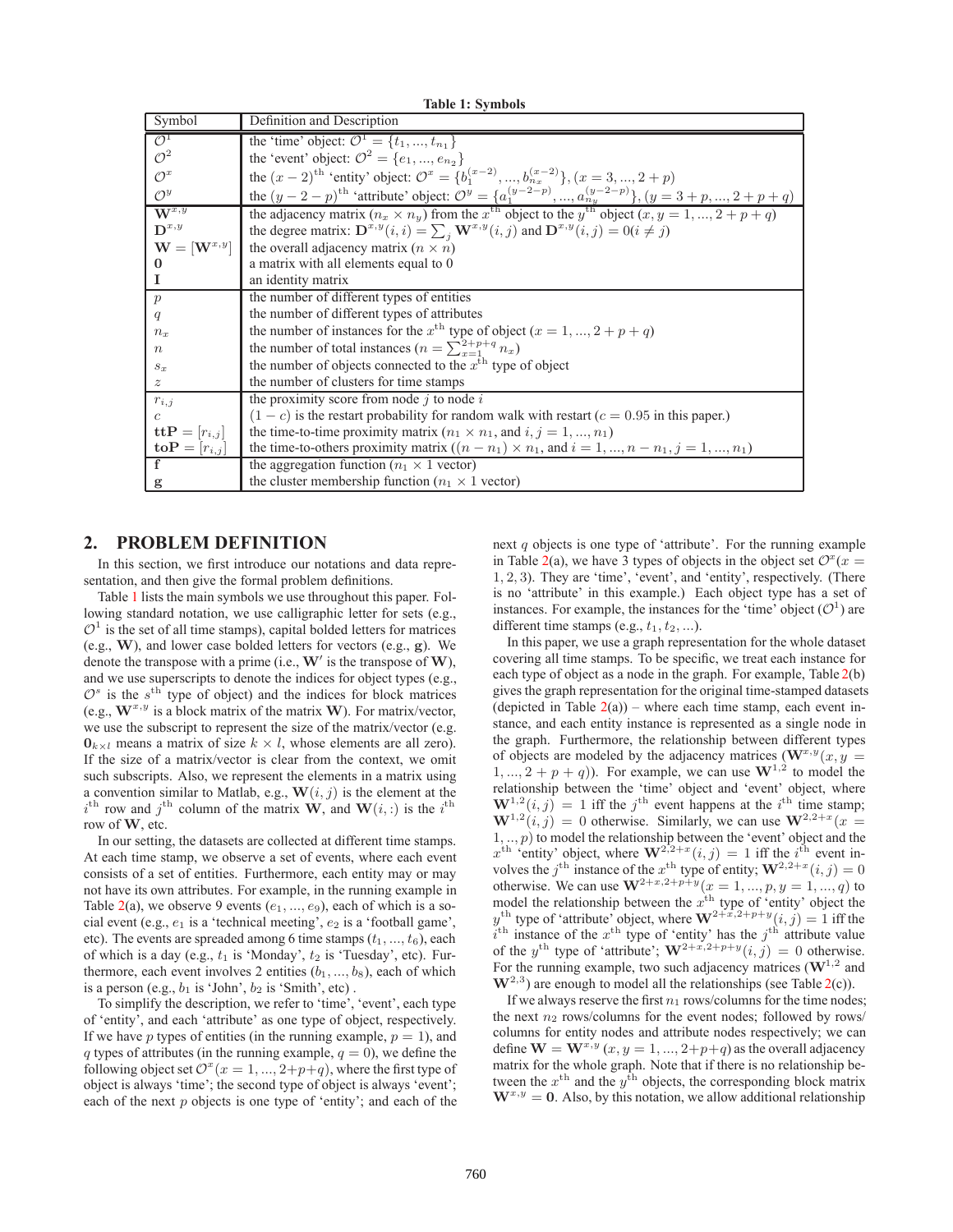

(b) The aggregated scale (by every two time stamps)

<span id="page-2-1"></span>

within the same type of object. For example, if we want to consider the continuous property of time, we can put extra links between consecutive time nodes, which will lead to a non-zero block matrix  $W^{1,1}$ . For the running example in Table [2,](#page-2-0) its overall adjacency matrix **W** has the following format  $(Eq. (1))$  $(Eq. (1))$  $(Eq. (1))$ :

$$
\mathbf{W} = \begin{pmatrix} \mathbf{0} & \mathbf{W}^{1,2} & \mathbf{0} \\ (\mathbf{W}^{1,2})' & \mathbf{0} & \mathbf{W}^{2,3} \\ \mathbf{0} & (\mathbf{W}^{2,3})' & \mathbf{0} \end{pmatrix}
$$
 (1)

<span id="page-2-0"></span>With the above notation, our datasets can be denoted by the object set  $\mathcal{O}^{x}(x=1,..., 2+p+q)$  together with the overall adjacency matrix **W**. Our goal is to find (1) similar/anomalous time stamps and (2) their interpretations. In this paper, we define an anomalous time stamp as a special time cluster, which contains a single time stamp. Therefore, we define the cluster membership function **g** as an  $n_1 \times 1$  vector, and each element in **g** as an integer between 1 and  $z$  ( $z$  is the cluster number for time stamps), indicating to which cluster it belongs. To provide an interpretation for each time cluster, we want to select a representative subset of instances from each type of object (except 'time' object). Thus, our problem (*The Single Scale Analysis*) can be formally defined as follows:

PROBLEM 1. The Single Scale Analysis

<span id="page-2-3"></span>**Given:** *The datasets collected at different time stamps:*  $\{O^x, \mathbf{W}\}(x)$  $1, ..., 2 + p + q$ ).

**Find:** *(i) The cluster membership function* **g** *for time stamps (as well as the cluster number* z*); and (ii) for each time cluster, a representative subset of instances from each type of object (except 'time' object).*

For example, Fig. [1\(](#page-2-1)a) shows the output of the proposed T3 (for the single scale analysis) applied to the datasets we list in Table [2,](#page-2-0) where we find 2 clusters of time stamps  $({t_1, t_2}$  and  ${t_4, t_5, t_6}$ and 1 abnormal time stamp  $(t_3)$ . Therefore, our cluster membership function satisfies:  $\mathbf{g} = \begin{bmatrix} 1, 1, 3, 2, 2, 2 \end{bmatrix}$ . For each time cluster as well as the abnormal time stamp, we also output a representative as well as the abnormal time stamp, we also output a representative subset of the entity nodes as its interpretations.<sup>1</sup>

Besides the finest scale, we might also want to do the same analysis (i.e., to find the time cluster/anomaly as well as their interpretations) on some coarser scale. To this end, we introduce the aggregation function **f**, which is an  $n_1 \times 1$  vector. For example, if we aggregate the time by every two time stamps for the datasets in Table [2,](#page-2-0) the aggregation function  $\vec{u}$  is a 6 × 1 vector:<br> $\mathbf{f} = \begin{bmatrix} 1 & 1 & 2 & 2 & 3 & 3 \end{bmatrix}'$  Also let  $\vec{\alpha}$  be the cluster membership  $f = [1, 1, 2, 2, 3, 3]$ . Also, let  $\tilde{g}$  be the cluster membership function and  $\tilde{z}$  be the cluster number at the aggregated scale, refunction and  $\tilde{z}$  be the cluster number at the aggregated scale, respectively. With this notation, our problem (*The Multiple Scale Analysis*) can be formally defined as follows:

PROBLEM 2. The Multiple Scale Analysis

- <span id="page-2-4"></span>**Given:** *(i) The datasets collected at different time stamps:*  $\{\mathcal{O}^x, \mathbf{W}\}(x = 1,.., 2 + p + q)$ ; and (ii) the aggregation *function* **f***.*
- **Find:** *(i)* The cluster membership function  $\tilde{g}$  for time stamps (as *well as the cluster number*  $\tilde{z}$ *); and (ii) for each time cluster at aggregated scale, a representative subset of instances from each type of object (except 'time' object).*

For example, Fig. [1\(](#page-2-1)b) shows the output of the proposed MT3 applied to the datasets in Table [2](#page-2-0) if we aggregate the time by every two time stamps. Notice that in this case, the abnormal time stamp  $(i.e., t<sub>3</sub> at the finest scale) disappears.$ 

## **3. T3 FOR SINGLE SCALE ANALYSIS**

In this section, we propose T3 to address problem[1.](#page-2-3) We first give an overview of the proposed algorithm (T3), and then introduce each component of T3 in detail.

## **3.1 Overview of T3**

Alg. [1](#page-3-0) gives the overview of the proposed T3 for single scale analysis. In T3, we first construct the graph representation **W** from the original raw datasets as introduced in Section 2 (step 1). Then (step 2), we will compute two proximity matrices from the adjacency matrix **W**: the time-to-time proximity matrix (**ttP**) and the time-to-others proximity matrix (**toP**). The time-to-time proximity matrix (**ttP**) will be used to find the time cluster membership function **g** (step 3); while the time-to-others proximity matrix (**toP**) will be used to find the representative subset of instances as the interpretations for time cluster (step 4).

#### **3.2 Compute the Proximity matrices**

The key point in T3 is to construct two proximity matrices (**ttP** and **toP**), based on which we will find the time cluster membership function **g** and its interpretations, respectively.

Alg. [2](#page-3-1) lists detailed procedures to compute these two proximity matrices. Overall, we adopt the well-studied model of random

<span id="page-2-2"></span><sup>&</sup>lt;sup>1</sup>For the sake of simplicity, the representative events are not shown in the figure.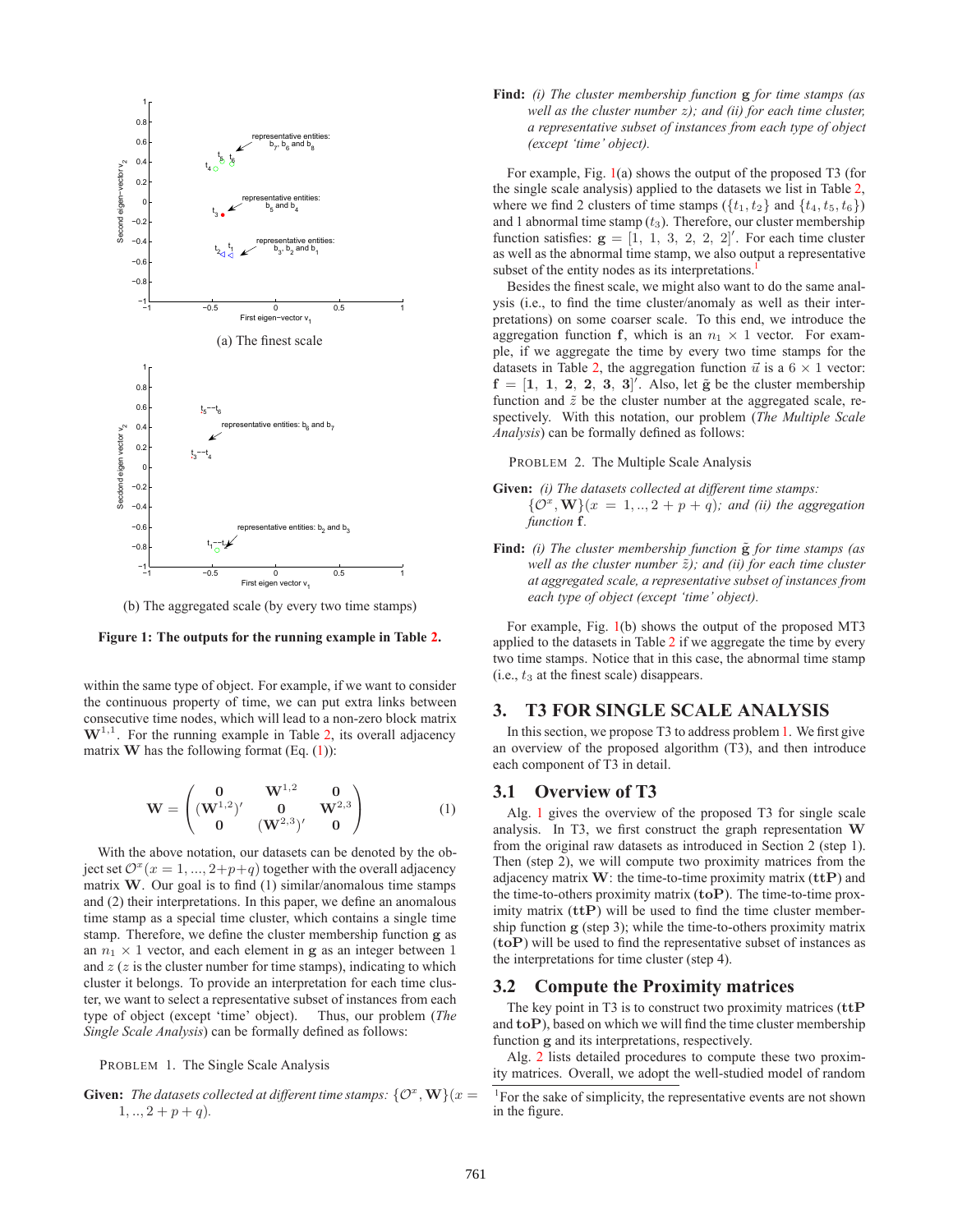

**Table 2: A running example: notations and representation illustration.**

#### <span id="page-3-0"></span>**Algorithm 1** Overview of T3

- 1: construct the graph **W** from the raw datasets
- 2: compute the proximity matrices **ttP** and **toP**
- 3: find time cluster membership function **g** based on **ttP**
- 4: find the interpretation for each time cluster based on **toP**

walk with restart [\[19,](#page-8-0) [27,](#page-8-1) [33\]](#page-8-2) for this purpose (steps 7-12). Suppose a random particle starts from the time node  $j$ , the particle iteratively transmits to its neighborhood with the probability that is proportional to the edge weight between them; and also at each step, it has some probability  $(1 - c)$  to return to the starting node j. The proximity score  $r_{i,j}$  is defined as the steady-state probability that the particle will finally stay at node  $i$ . A subtle point in computing the proximity matrices is how to normalize the original adjacency matrix **W**. In Alg. [2,](#page-3-1) we propose to normalize it by object type (steps 1-7). That is, suppose the random particle stays at some node of type x and overall there are s*<sup>x</sup>* different types of objects connected to the  $x^{\text{th}}$  type of object; then at the next step, the particle will have equal chance  $(\frac{1}{s_x})$  to jump to each of  $s_x$  types of objects.

#### <span id="page-3-1"></span>**Algorithm 2** Compute the Proximity Matrices **ttP** and **toP**

**Input:** the adjacency matrix **W** and <sup>c</sup> **Output:** the proximity matrices **ttP** and **toP** 1: **for**  $x = 1:2 + p + q$  **do**<br>2: **for**  $y = 1:2 + p + q$ 2: **for**  $y = 1:2 + p + q$  **do**<br>3: **hormalize** by object typ 3: normalize by object type:  $\mathbf{W}^{x,y} \leftarrow \frac{1}{s_x} \cdot (\mathbf{D}^{x,y})^{-1} \cdot \mathbf{W}^{x,y}$ <br>4. end for 4: **end for** 5: **end for** 6: set  $\mathbf{W} \leftarrow [\mathbf{W}^{x,y}]$ 7: **for**  $j = 1 : n_1$  **do**<br>8: **let**  $e = 0_{n \times 1}$ **: t** 8: let  $\mathbf{e} = \mathbf{0}_{n \times 1}$ ; then set  $\mathbf{e}(j) = 1$ <br>9: solve **r** from the equation  $\mathbf{r} = c^T$ 9: solve **r** from the equation  $\mathbf{r} = c\mathbf{W}'\mathbf{r} + (1 - c)\mathbf{e}$ <br>0: set **t+P** $(\cdot, i) = \mathbf{r}(1:n_1)$ 10: set **ttP**(:, *j*) = **r**(1 : *n*<sub>1</sub>)<br>11: set **toP**(:, *j*) = **r**(*n*<sub>1</sub> + 1) set **toP**(:, *j*) = **r**( $n_1 + 1:n$ ) 12: **end for**

## **3.3 Find Time Cluster g**

Here, we want to find the cluster membership function **g** for time stamps based on the time-to-time proximity matrix **ttP**. The algo-

#### **Algorithm 3** Find the Time Cluster

<span id="page-3-2"></span>**Input:** the time-to-time proximity matrix **ttP Output:** the cluster membership function **g**

- 1: do eigen value decomposition for  $\mathbf{ttP}$ ; let  $\{\lambda_1, ..., \lambda_{n_1}\}$
- be the eigen values for **ttP** (from largest to smallest) and  ${\bf v}_1, ..., {\bf v}_{n_1}$  be the corresponding eigen vectors
- 2: find the cluster number  $z = \arg \max_i (\lambda_{i-1} \lambda_i)$
- 3: let  $V = [v_1, ..., v_z]$
- 4: treat each row of **V** as a data point in  $z$ -dimensional space 5: use k-means to find  $z$  clusters on **V** and output the correspo
- use k-means to find  $z$  clusters on  $V$  and output the corresponding cluster membership function **g**

rithm is listed in Alg. [3.](#page-3-2) We use a spectral clustering algorithm.<sup>2</sup> In Alg. [3,](#page-3-2) we first use the eigen-gap  $[9]$  (step 2) to choose cluster number  $z$ . Then, we treat the first  $z$  eigen vectors as the embedding of the time nodes in the  $z$ -dimensional space (steps 3-4) and run k-means to find the final cluster membership function **g** (step 5).

As mentioned before, if we find some cluster which contains a single time stamp, we flag it as the abnormal time stamp.

One benefit of using spectral clustering method is that we can use the first few eigen vectors as the embedding of the time stamps in some low dimensional space. For example, we can visualize the time stamps by plotting its first two eigen vectors in Fig. [1](#page-2-1) for the running example.

#### **3.4 Find Interpretations for Time Clusters**

For each time cluster, we want to select a representative subset of instance nodes from each type of object (except the 'time' object) as the interpretations for that time cluster.

Suppose we want to find the interpretations for the time cluster  $u (u = 1, ..., z)$ . Let  $\bar{r}(i, u)$  be the average proximity score from the time cluster  $u$  to the instance node  $j$ :

$$
\bar{r}(j, u) = \frac{\sum_{i=1}^{n_1} \mathbb{I}(\mathbf{g}(i) = u) \mathbf{to} \mathbf{P}(j, i)}{\sum_{i=1}^{n_1} \mathbb{I}(\mathbf{g}(i) = u)}
$$
(2)

<span id="page-3-3"></span><sup>2</sup>Notice that our framework is orthogonal to the specific clustering methods. We can plug in any clustering algorithm that takes a proximity matrix between nodes as input. For example, we could transfer the time-to-time proximity matrix **ttP** to be the normalized graph Laplacian and find its eigen-decomposition instead (step 1). Alternatively, we can normalize each row of **V** to have the unit length in step 3 as suggested in [\[25\]](#page-8-4).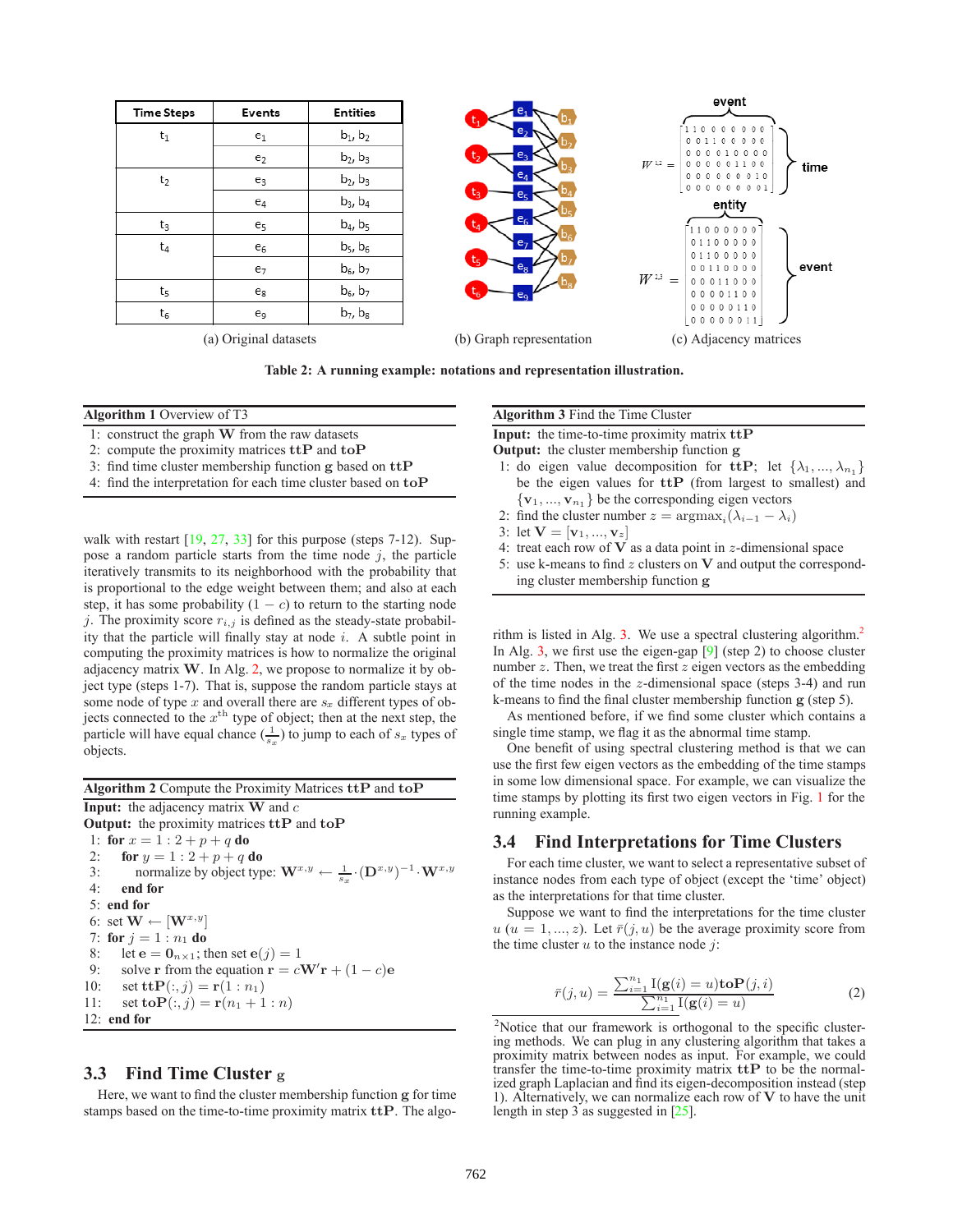where I(.) is an indicator function, which is 1 if the condition in the parenthesis is true and 0 otherwise.

Based on  $\bar{r}(i, u)$ , we can define the representative score  $r(i, u)$ for each instance node  $j$  w.r.t. the given time cluster  $u$  as follows:

$$
r(j, u) = \bar{r}(j, u) \prod_{w=1, w \neq u}^z (1 - \bar{r}(j, w))
$$
 (3)

<span id="page-4-0"></span>The intuition of Eq.  $(3)$  is that we want to find the node j which is close to the time cluster u (higher  $\bar{r}(j, u)$  is better) and far away from other time clusters (lower  $\bar{r}(j, w)(w \neq u)$  is better) on average. Finally, we can output a subset of instance nodes with high representative scores  $r(j, u)$  from each type of object as the interpretations for the time cluster  $u$ .

## **4. MT3 FOR MULTIPLE SCALE ANALYSIS**

In this section, we propose MT3 to address problem [2.](#page-2-4) Conceptually, we can apply T3 for each scale of interest independently. Here, the challenge is to make the analysis on the coarser scales as efficient as possible, given that we have already done the analysis at the finest scale.

#### <span id="page-4-1"></span>**Algorithm 4** Update the Proximity Matrices

- **Input:** the proximity matrices **ttP** and **toP**, the normalized adjacency matrix **W** at the finest scale, the aggregation function **f** and  $c$ ;
- **Output:** the proximity matrices **ttP** and **toP** at the aggregated scale.
- 1: set up the normalized adjacency matrix  $\tilde{\mathbf{W}} = [\tilde{\mathbf{W}}^{x,y}]$  at the aggregated scale.
- 2: initialize the transformation matrices:  $\mathbf{T}_1 = \mathbf{0}_{\tilde{n}_1 \times n_1}$ , and  $\mathbf{T}_2 = \mathbf{0}_{n_1 \times \tilde{n}_1}$
- 
- 3: **for**  $\tilde{i} = 1 : \tilde{n}_1$  **do**<br>4: **find** time stamp 4: find time stamps at the finest scale:  $\mathcal{J} = \{i : \mathbf{g}(i) = \tilde{i}\}\$ <br>5: **for** each  $i \in \mathcal{J}$  **do for** each  $i \in \mathcal{J}$  **do** 6: set  $\mathbf{T}_1(i, i) = \mathbf{h}(i) / \sum_{i \in \mathcal{J}} \mathbf{h}(i)$ 7: set  $\mathbf{T}_2(i, \tilde{i})=1$ <br>8: end for 8: **end for** 9: **end for** 10: set  $\Lambda = I_{n_1 \times n_1} - cW'_{1,1} - (1 - c)(\text{ttP})^{-1}$ <br>
11: undete tr $D = (1 - c)$

11: update  $\mathbf{t}\tilde{\mathbf{t}}\mathbf{P} = (1-c)(\mathbf{I}_{\tilde{n}_1}\times\tilde{n}_1 - c\tilde{\mathbf{W}}'_{1,1} - \mathbf{T}'_2\mathbf{\Lambda}\mathbf{T}'_1)^{-1}$ <br>12: update  $\tilde{\mathbf{t}}_1\tilde{\mathbf{D}} = \mathbf{t}_1\mathbf{D}(\mathbf{\Lambda}\mathbf{D})^{-1}\mathbf{T}'_1\tilde{\mathbf{\Lambda}}\tilde{\mathbf{D}}$ 12: update  $\tilde{\mathbf{toP}} = \mathbf{toP}(\mathbf{ttP})^{-1}\mathbf{T}'_1\mathbf{t}\tilde{\mathbf{tP}}$ 

In Alg. [1,](#page-3-0) the computational bottleneck lies in step  $2 - i.e.,$  to compute the two proximity matrices **ttP** and **toP**. For example, our experiments show that the time for this step usually accounts for more than 95% of the overall running time of the algorithm. Therefore, our goal in *Multiple Scale Analysis* is to efficiently update these two proximity matrices  $(\text{ttP}$  and  $\text{toP})$  at the aggregated scale, given that we have already computed the proximity matrices (**ttP** and **toP**) at the finest scale.

We introduce the following vector  $\mathbf{h}_{n_1 \times 1}$ , where  $\mathbf{h}(i) := \text{num}$ ber of event/entity/attribute nodes connected to the time node i at the finest scale. Suppose that we will have  $\tilde{n}_1$  time stamps at the aggregated scale (i.e.,  $\tilde{n}_1 = \max(\mathbf{f})$ ). Alg. [4](#page-4-1) gives the detailed procedure to update the proximity matrices. In Alg. [4,](#page-4-1) after we get the overall normalized adjacency matrix  $\bf{W}$  at the aggregated scale (step 1), we set up two transformation matrices  $T_1$  and  $T_2$ (steps 2-9). Then (steps 10-12), we need two matrix inversions (one  $n_1 \times n_1$  in step 10 and one  $\tilde{n}_1 \times \tilde{n}_1$  in step 11) to get the proximity matrices (ttP and toP) at the aggregated scale. Note that in many real applications the number of time nodes at the finest scale is usually much smaller compared to the total nodes in the graph (i.e.,  $n_1 \ll n$ ). Typically,  $n_1$  (the number of time nodes at the finest scale) is up to a few thousand whereas  $n$  (the total nodes in the graph) could be up to a few hundred thousand. For example, in the **DBLP** dataset, we only have about 49 among 988,947 time nodes at the finest scale. Therefore, we can efficiently update the proximity matrices at the aggregated scale by Alg. [4.](#page-4-1)

<span id="page-4-6"></span>The correctness of Alg. [4](#page-4-1) is guaranteed by the following theorem:

THEOREM 1. *The proximity matrices*  $\mathbf{t}\tilde{\mathbf{t}}\mathbf{P}$  *and*  $\mathbf{t}\tilde{\mathbf{o}}\mathbf{P}$  *by Alg.* [4](#page-4-1) *are correct. That is, they are exactly the same as we apply Alg. [2](#page-3-1) to the adjacency matrix*  $\tilde{W}$ *.* 

PROOF. To simplify the description, we re-write the normalized adjacency matrix as the following  $2 \times 2$  block form:

$$
\mathbf{W} = \begin{pmatrix} \mathbf{A}^{1,1} & \mathbf{A}^{1,2} \\ \mathbf{A}^{2,1} & \mathbf{A}^{2,2} \end{pmatrix}, \quad \tilde{\mathbf{W}} = \begin{pmatrix} \tilde{\mathbf{A}}^{1,1} & \tilde{\mathbf{A}}^{1,2} \\ \tilde{\mathbf{A}}^{2,1} & \tilde{\mathbf{A}}^{2,2} \end{pmatrix}
$$
 (4)

<span id="page-4-2"></span>where

$$
\mathbf{A}^{1,1} = \mathbf{W}^{1,1}, \tilde{\mathbf{A}}^{1,1} = \tilde{\mathbf{W}}^{1,1} \n\mathbf{A}^{1,2} = [\mathbf{W}^{1,y}], \tilde{\mathbf{A}}^{1,2} = [\tilde{\mathbf{W}}^{1,y}] \ (y = 2, ..., 2 + p + q) \n\mathbf{A}^{2,1} = [\mathbf{W}^{x,1}], \tilde{\mathbf{A}}^{2,1} = [\tilde{\mathbf{W}}^{x,1}] \ (x = 2, ..., 2 + p + q) \n\mathbf{A}^{2,2} = [\mathbf{W}^{x,y}], \tilde{\mathbf{A}}^{2,2} = [\tilde{\mathbf{W}}^{x,y}] \ (x, y = 2, ..., 2 + p + q)
$$
\n(5)

Notice that only time nodes change before/after the aggregation, we have,

$$
\tilde{\mathbf{A}}^{2,2} = \mathbf{A}^{2,2} \tag{6}
$$

Furthermore, we can verify the following equations hold for the two off-diagonal blocks in Eq. [\(4\)](#page-4-2):

$$
\tilde{\mathbf{A}}^{1,2} = \mathbf{T}_1 \mathbf{A}^{1,2} \n\tilde{\mathbf{A}}^{2,1} = \mathbf{A}^{2,1} \mathbf{T}_2
$$
\n(7)

<span id="page-4-3"></span>Define the following matrix inversion:

$$
Q = (I - cW)^{-1}
$$
  
=  $\begin{pmatrix} Q^{1,1} & Q^{1,2} \\ Q^{2,1} & Q^{2,2} \end{pmatrix}$   

$$
\tilde{Q} = (I - c\tilde{W})^{-1}
$$
  
=  $\begin{pmatrix} \tilde{Q}^{1,1} & \tilde{Q}^{1,2} \\ \tilde{Q}^{2,1} & \tilde{Q}^{2,2} \end{pmatrix}$  (8)

By the property of random walk with restart  $[33]$ , we have the following equations for the proximity matrices:

\n
$$
\begin{aligned}\n \text{ttP} &= (1-c)(\mathbf{Q}^{1,1})', \, \text{toP} = (1-c)(\mathbf{Q}^{1,2})' \\
 \text{ttP} &= (1-c)(\tilde{\mathbf{Q}}^{1,1})', \, \text{toP} = (1-c)(\tilde{\mathbf{Q}}^{1,2})' \\
 \end{aligned}
$$
\n

<span id="page-4-4"></span>Now, apply block matrix inversion lemma [\[28\]](#page-8-5) to Eq. [\(8\)](#page-4-3). Together with Eq.  $(4)-(9)$  $(4)-(9)$  $(4)-(9)$ , we have

<span id="page-4-5"></span>
$$
\frac{1}{1-c}(\mathbf{t}\mathbf{t}\mathbf{P})' = (\mathbf{I} - c\mathbf{W}^{1,1} - c^2\mathbf{A}^{1,2}(I - \mathbf{A}^{2,2})^{-1}\mathbf{A}^{2,1})^{-1}
$$
\n
$$
(\mathbf{t}\mathbf{o}\mathbf{P})' = c(\mathbf{t}\mathbf{t}\mathbf{P})'\mathbf{A}^{1,2}(I - \mathbf{A}^{2,2})^{-1}
$$
\n
$$
\frac{1}{1-c}(\mathbf{t}\mathbf{t}\mathbf{P})' = (\mathbf{I} - c\mathbf{\tilde{W}}^{1,1} - c^2\mathbf{T}_1\mathbf{A}^{1,2}(I - \mathbf{A}^{2,2})^{-1}\mathbf{A}^{2,1}\mathbf{T}_2)^{-1}
$$
\n
$$
(\mathbf{t}\mathbf{o}\mathbf{P})' = c(\mathbf{t}\mathbf{t}\mathbf{P})'\mathbf{T}_1\mathbf{A}^{1,2}(I - \mathbf{A}^{2,2})^{-1}
$$
\n(10)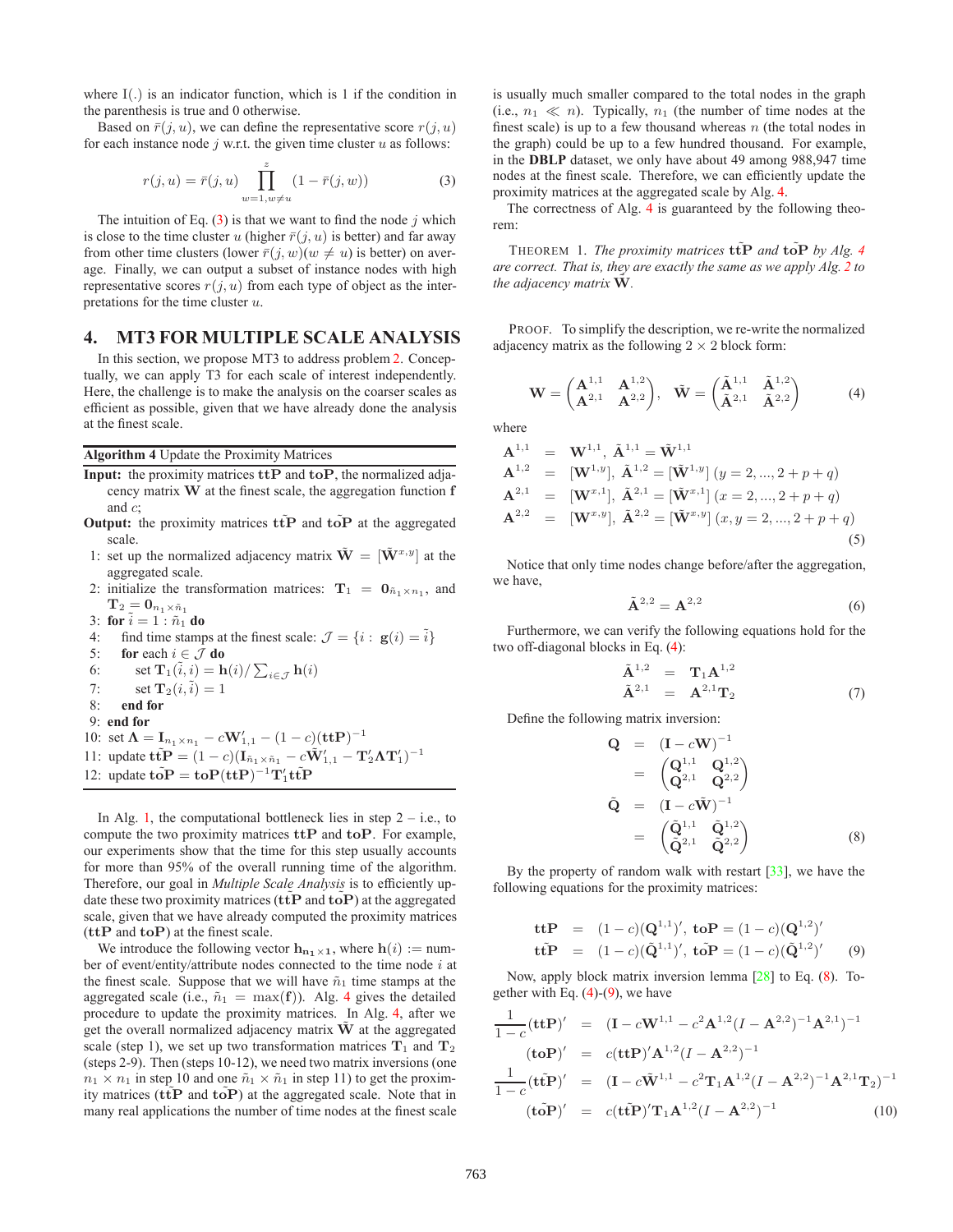**Table 3: Datasets used in our evaluations**

| Dataset name      | ŋ | q | n <sub>1</sub> | $\, n$  | m         |
|-------------------|---|---|----------------|---------|-----------|
| <b>NIPS</b>       |   |   |                | 3,900   | 11,460    |
| <b>CIKM</b>       |   |   |                | 3.299   | 10,228    |
| DBLP              |   |   | 49             | 988.947 | 5,216,722 |
| <b>DeviceScan</b> |   |   | 294            | 114.540 | 684.276   |

In Eq.  $(10)$ , we have four equations for four unknown variables  $(\mathbf{t}\tilde{\mathbf{t}}\tilde{\mathbf{P}}, \tilde{\mathbf{t}}\tilde{\mathbf{O}}\tilde{\mathbf{P}}, \mathbf{A}^{1,2}(I-\mathbf{A}^{2,2})^{-1}\mathbf{A}^{2,1}, \text{ and } \mathbf{A}^{1,2}(I-\mathbf{A}^{2,2})^{-1}).$  Solv-<br>ing this well-defined linear system, we have ing this well-defined linear system, we have

$$
\begin{aligned}\n\mathbf{t}\tilde{\mathbf{t}}\mathbf{P} &= (1-c)(\mathbf{I} - c\tilde{\mathbf{W}}'_{1,1} - \mathbf{T}'_2\mathbf{\Lambda}\mathbf{T}'_1)^{-1} \\
\mathbf{t}\tilde{\mathbf{o}}\mathbf{P} &= \mathbf{t}\mathbf{o}\mathbf{P}(\mathbf{t}\mathbf{t}\mathbf{P})^{-1}\mathbf{T}'_1\mathbf{t}\tilde{\mathbf{t}}\mathbf{P}\n\end{aligned} \tag{11}
$$

where  $\Lambda = I - cW'_{1,1} - (1 - c)(\text{ttP})^{-1}$ , which completes the proof of theorem [1.](#page-4-6)

Based on Alg. [4,](#page-4-1) the complete algorithm for *Multiple Scale Analysis* is given in Alg. [5.](#page-5-0)

#### <span id="page-5-0"></span>**Algorithm 5** MT3 for Multiple Scale Analysis

- **Input:** the proximity matrices **ttP** and **toP**, the normalized adjacency matrix **W** at the finest scale, the aggregation function **f** and c
- **Output:** (i) the cluster membership function  $\tilde{g}$  at the aggregated scale; and (ii) for each time cluster at aggregated scale, a representative subset of instances from each type of object (except 'time' object)
- 1: update the proximity matrices  $\text{ttP}$  and  $\text{toP}$  by Alg. [4](#page-4-1)
- 2: find the cluster membership function  $\tilde{g}$  by Alg. [3](#page-3-2)
- 3: for each time cluster  $\tilde{u}$  in  $\tilde{g}$ , compute the representative score  $r(j, \tilde{u})$  for each instance j by **toP** and Eq. [\(3\)](#page-4-0); and output a representative subset of instances from each type of object (except 'time' object) based on  $r(j, \tilde{u})$

## **5. EXPERIMENTAL RESULTS**

In this section, we introduce four real datasets and present our experimental results. All of the experiments are designed to answer the following questions:

- *effectiveness:* What is the quality of T3 and MT3 proposed in this paper?
- *efficiency*: How fast are the proposed algorithms?

#### **5.1 Datasets**

We use four real datasets, which are summarized in Table 3. For each dataset, Table 3 lists the number of different types of 'entity' objects  $(p)$ , the number of different types of 'attribute' objects  $(q)$ , the number of time nodes in the finest scale  $(n_1)$ , the number of nodes  $(n)$  and edges  $(m)$  in the whole graph in the finest scale. We verify the effectiveness of the proposed T3 and MT3 on **NIPS**, **CIKM**, and **DeviceScan**, and measure the efficiency of our algorithms using the larger **DBLP** and **DeviceScan** datasets.

The first dataset (**NIPS**) is from the NIPS proceedings.<sup>[3](#page-5-1)</sup> The time stamps are publication years, from 1987 to 1999. We treat paper as 'event' object and author as 'entity' object; there is no 'attribute' object in this dataset. Overall, there are 13 time nodes, 1,740 paper nodes, 2,037 author nodes, and 11,460 edges at the finest scale.



<span id="page-5-5"></span>**Figure 2: The embedding for the time nodes of NIPS dataset.**

The **CIKM** dataset is constructed from the CIKM proceedings.<sup>4</sup> Again, time stamps are publication years, from 1993 to 2007. (Notice that we do not include papers from CIKM 1992 since the session information for that year is not available.) We treat paper as 'event' object. For this dataset, we have two types of 'entity' objects: the authors of the paper and the session name where the paper is presented during the conference. For the session name, we further extract 158 keywords as its attribute. Overall, there are 15 time nodes, 952 paper nodes, 1,895 author nodes, 279 session nodes, 158 keyword nodes, and 10,228 edges at the finest scale.

The **DBLP** dataset is constructed from all the papers in the DBLP.<sup>5</sup> Again, time stamps are publication years, from 1959 to 2007. We treat paper as 'event' object. For this dataset, we have two types of 'entity' objects: the authors of the paper and the conference where the paper is published. There is no additional 'attribute' object for this dataset. Overall, there are 49 time nodes, 567,090 paper nodes, 418,236 author nodes, 3,571 conference nodes, and 5,216,722 edges at the finest scale.

The **DeviceScan** is from MIT reality mining project.<sup>6</sup> Here, the 'event' object is blue tooth device scanning persons, and the time stamps are the day when such scanning events happen, from Jan. 1, 2004 to May. 5, 2005. For this dataset, we have two types of 'entity' objects: the blue tooth device and the person to be scanned; there is no additional 'attribute' object. Overall, there are 294 time nodes, 114,046 scanning nodes, 103 device nodes, 97 person nodes, and 684,276 edges at the finest scale.

## **5.2 Effectiveness: Case Studies**

Here, we show the experimental results for the three real datasets, all of which are consistent with our intuition.

Fig. [2](#page-5-5) gives the embedding of the time nodes for **NIPS** dataset using the first two eigen vectors  $(v_1 \text{ and } v_2)$  of  $\text{toP}$ , which reveal a line shape of time over publication years. Using T3, we find two time clusters (green circles vs. red dots in Fig. [2\)](#page-5-5) as well as their interpretations in Table 4. From Fig. [2](#page-5-5) and Table 4, we can see that while NIPS is a relatively stable community on the whole (e.g., the majority representative authors do not change over years), there is a topic shift from early 1990s (mainly on 'neural network' and 'neural information processing') to late 1990s (mainly on 'statistical learning').

Fig. [3](#page-6-0) gives the embedding of the time nodes for **CIKM** dataset using the first two eigen vectors  $(v_1 \text{ and } v_2)$  of  $to \text{P}$ , which reveal

<span id="page-5-1"></span> $3$ http://www.cs.toronto.edu/ $\sim$ roweis/data.html

<sup>4</sup> http://www.informatik.uni-trier.de/~ley/db

<span id="page-5-3"></span><span id="page-5-2"></span><sup>/</sup>conf/cikm/

<span id="page-5-4"></span> $^{5}$ http://www.informatik.uni-trier.de/ $\sim$ ley/db/<br> $^{6}$ http://roality.modia.mit.odu/ http://reality.media.mit.edu/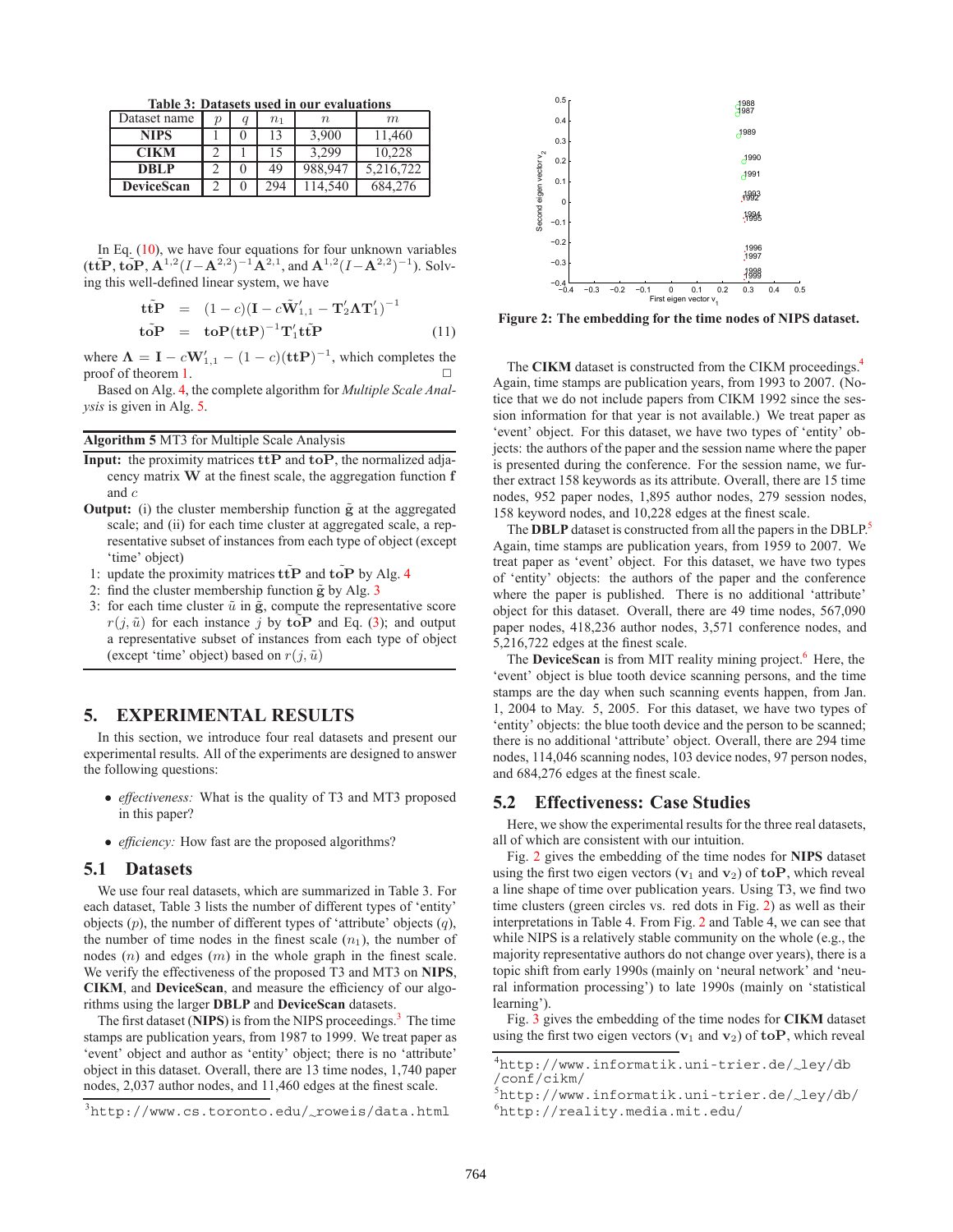| <b>Time Cluster</b> | <b>Selected Papers</b>                                          | <b>Selected Authors</b> |
|---------------------|-----------------------------------------------------------------|-------------------------|
| 1987                | Presynaptic Neural Information Processing                       | Sejnowski T             |
| 1988                | Phasor Neural Networks                                          | Hinton G                |
| 1989                | Phase Transitions in Neural Networks                            | Mozer M                 |
| 1990                | The Hopfield Model with Multi-Level Neurons                     | Moody J                 |
| 1991                | Temporal Patterns of Activity in Neural Networks                | Koch C                  |
|                     | Mapping Classifier Systems Into Neural Networks                 | Jordan M                |
| 1992                | Digital Boltzmann VLSI for Constraint Satisfaction and Learning | Sejnowski T             |
| 1993                | Sparse Code Shrinkage, Denoising by Nonlinear Maximum           | Jordan M                |
| 1994                | Likelihood Estimation                                           | Hinton G                |
| 1995                | Efficient Approaches to Gaussian Process Classification,        | Koch C                  |
| 1996                | Image Representations for Facial Expression Coding              | Williams C              |
| 1997                | Experiences with Bayesian Learning in a Real World Application  | Dayan P                 |
| 1998                | Spectral Cues in Human Sound Localization,                      | Maass W                 |
| 1999                | A PolygonalLine Algorithm for Constructing Principal Curves     | Sollich P               |

**Table 4: The interpretations for NIPS dataset.**



<span id="page-6-0"></span>**Figure 3: The embedding for the time nodes of CIKM dataset.**

a line shape of time over publication years as for the **NIPS** dataset. Using T3, we find two time clusters (green circles vs. red dots in Fig. [3\)](#page-6-0) as well as their interpretations in Table 5. (For simplicity, we do not show the representative papers in the table.) From Fig. [3](#page-6-0) and Table 5, we can see that while there are quite a lot of research interest in deductive databases and rule systems in the CIKM community in 1990s, attention has shifted to XML, statistical learning, language, etc since 2000.

Fig. [4](#page-6-1) shows the results of applying the proposed MT3 to the **DeviceScan** dataset on two different scales: (a) daily scale and (b) monthly scale. From Fig.  $4(a)$  $4(a)$ , it can be seen that, there are two time clusters on the daily scale. We found that one time cluster (green circles) corresponds to semester breaks as well as holidays; and the other cluster (red dots) corresponds to the week days during the semester. On the other hand, we found an abnormal time stamp (red dot, which is Apr. 2004) on the monthly scale (Fig. [4\(](#page-6-1)b)).

## **5.3 Efficiency**

Here, we study the wall-clock time of the proposed MT3 using two relatively larger datasets: **DeviceScan** and **DBLP**. For these results, all of the experiments are done on the same machine with four 2.4GHz AMD CPUs and 48GB memory, running Linux (2.6 kernel). We vary the aggregation length (e.g., aggregate by every 2 time stamps, by every 3 time stamps, etc) and compare the wallclock time by the proposed MT3 and that by applying T3 to each of the aggregated scale from scratch (referred to as the 'straightforward' method).



(b) on monthly scale

<span id="page-6-1"></span>**Figure 4: The embedding for the time nodes of DeviceScan dataset.**

Fig. [5](#page-7-0) shows the results. Notice that time is in logarithm scale. It can be seen that the proposed MT3 is much more efficient. For example, it is 120x faster (6.1 seconds vs. 734 seconds) for **DeviceScan** dataset if we aggregate the time by every three time stamps (Fig.  $5(a)$  $5(a)$ ); and it is 263x faster (6.0 seconds vs. 1,603 seconds) for **DBLP** dataset if we aggregate the time by every two time stamps (Fig. [5\(](#page-7-0)b)). Overall, the proposed MT3 is 25x-263x faster than the straight-forward method. We would like to emphasize that such speed-ups are totally *free*, i.e., the proposed MT3 leads to exactly the same outputs as we apply T3 to each aggregated scale from scratch.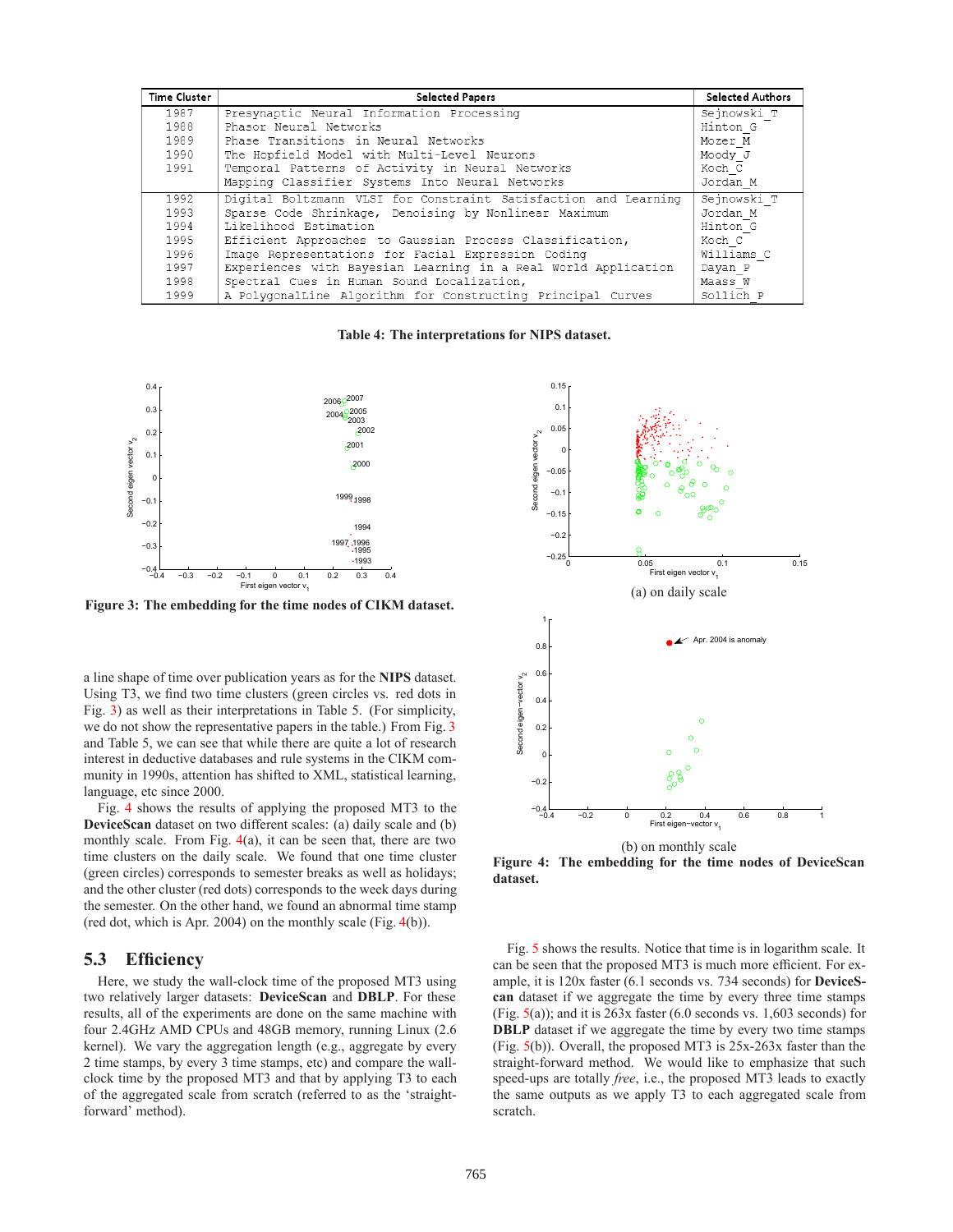| <b>Time Cluster</b> | <b>Selected Sessions</b>                          | <b>Selected Authors</b> | Selected Keywords |
|---------------------|---------------------------------------------------|-------------------------|-------------------|
|                     | deductive & rule systems                          | elke rundensteiner      | knowledge         |
| 1993                | query processing                                  | daniel miranker         | system            |
| 1994                | knowledge representation & expert systems         | andreas henrich         | unstructured      |
| 1995                | object-oriented databases                         | il-yeol song            | rule              |
| 1996                | access to unstructured information                | scott b. huffman        | transaction       |
| 1997                | deductive databases                               | ling liu                | object-oriented   |
| 1998                | document processing                               | robert j. hall          | document          |
| 1999                | logical $\overline{s}$ deductive databases        | jian tang               | deductive         |
|                     | tools for realizing intelligent systems           | ibrahim kamel           | ai                |
| 2000                | xml schemas: integration and translation          | james p. callan         | web               |
| 2001                | classification                                    | javed a. aslam          | cluster           |
| 2002                | language models                                   | w. bruce croft          | classification    |
| 2003                | corpus linguistics                                | marius_pasca            | language          |
| 2004                | high-dimensional indexing                         | james allan             | xm1               |
| 2005                | semistructured data                               | philip s. yu            | similarity        |
| 2006                | data warehousing and olap                         | anton leuski            | stream            |
| 2007                | text <sup>classification</sup> and categorization | george karypis          | learn             |
|                     | summarization and corpus analysis                 | charles clarke          | mobile            |

**Table 5: The interpretation for CIKM dataset.**



**Figure 5: Comparison on wall-clock time**

## **6. RELATED WORK**

In this section, we review the related work, which can be categorized into three parts: graph mining, proximity measurement on graphs and relational learning.

**Graph Mining.** There exists a lot of research on static graph mining, including pattern and law mining [\[4,](#page-8-6) [11,](#page-8-7) [13,](#page-8-8) [7,](#page-8-9) [24\]](#page-8-10), frequent substructure discovery [\[35\]](#page-8-11), influence propagation [\[20\]](#page-8-12), com-munity mining [\[14,](#page-8-13) [16,](#page-8-14) [17\]](#page-8-15), etc. More recently, there has been an increasing interest in mining time-evolving graphs, such as densification laws and shrinking diameters [\[22\]](#page-8-16), community evolution [\[5\]](#page-8-17), dynamic communities [\[8\]](#page-8-18), and proximity tracking [\[34\]](#page-8-19), etc. It is worth pointing out that in these work, the focus is on utilizing the time information to better understand other nodes (event/entity/attribute) in the graphs; while in T3 and MT3 we focus on the other side of the problem, i.e., to better understand time itself based on other information (event/entity/attribute).

**Measuring Proximity on Graphs.** One of the most widely used proximity measurement on graphs is random walk with restart [\[19,](#page-8-0) [27,](#page-8-1) [33\]](#page-8-2), which is the main idea behind Google's PageRank algorithm [\[26\]](#page-8-20). Other representative proximity measurements on static graphs include the sink-augmented delivered current [\[12\]](#page-8-21), cycle-free effective conductance  $[21]$ , survivable network  $[18]$ , and

<span id="page-7-0"></span>direction-aware proximity [\[32\]](#page-8-24). Notice that the fast algorithms to compute the proximity measurements designed for querying, such as the one in [\[33\]](#page-8-2), do not apply in our settings since the precomputational time for these algorithms will flood the overall running time of T3 and MT3.

Also, there are a lot of applications of proximity measurements. Representative work includes connection subgraphs [\[12,](#page-8-21) [21,](#page-8-22) [30\]](#page-8-25), content-based image retrieval [\[19\]](#page-8-0), cross-modal correlation discovery [\[27\]](#page-8-1), the BANKS system [\[1\]](#page-8-26), link prediction [\[23\]](#page-8-27), pattern matching [\[31\]](#page-8-28), ObjectRank [\[6\]](#page-8-29), RelationalRank [\[15\]](#page-8-30), and NetRank [\[3,](#page-8-31) [2\]](#page-8-32). Among them, the most related works are [\[27,](#page-8-1) [6,](#page-8-29) [3,](#page-8-31) [2\]](#page-8-32) in the sense that they all use a graph representation for the dataset(s). However, these approaches mainly focus on querying with or without learning; while T3 and MT3 are focusing on mining time in the context of complicated events.

**Relational Learning.** Sharan and Neville [\[29\]](#page-8-33) present a twostep approach for incorporating temporal information on links (e.g., co-authorship and citation) into a relational classifier. First, they summarize the time-varying interaction as weights on links of a static summary graph. The summarization uses an exponential weighting scheme [\[10\]](#page-8-34). Second, they incorporate these link weights into a relational Bayes classifier. Their approach requires a sum